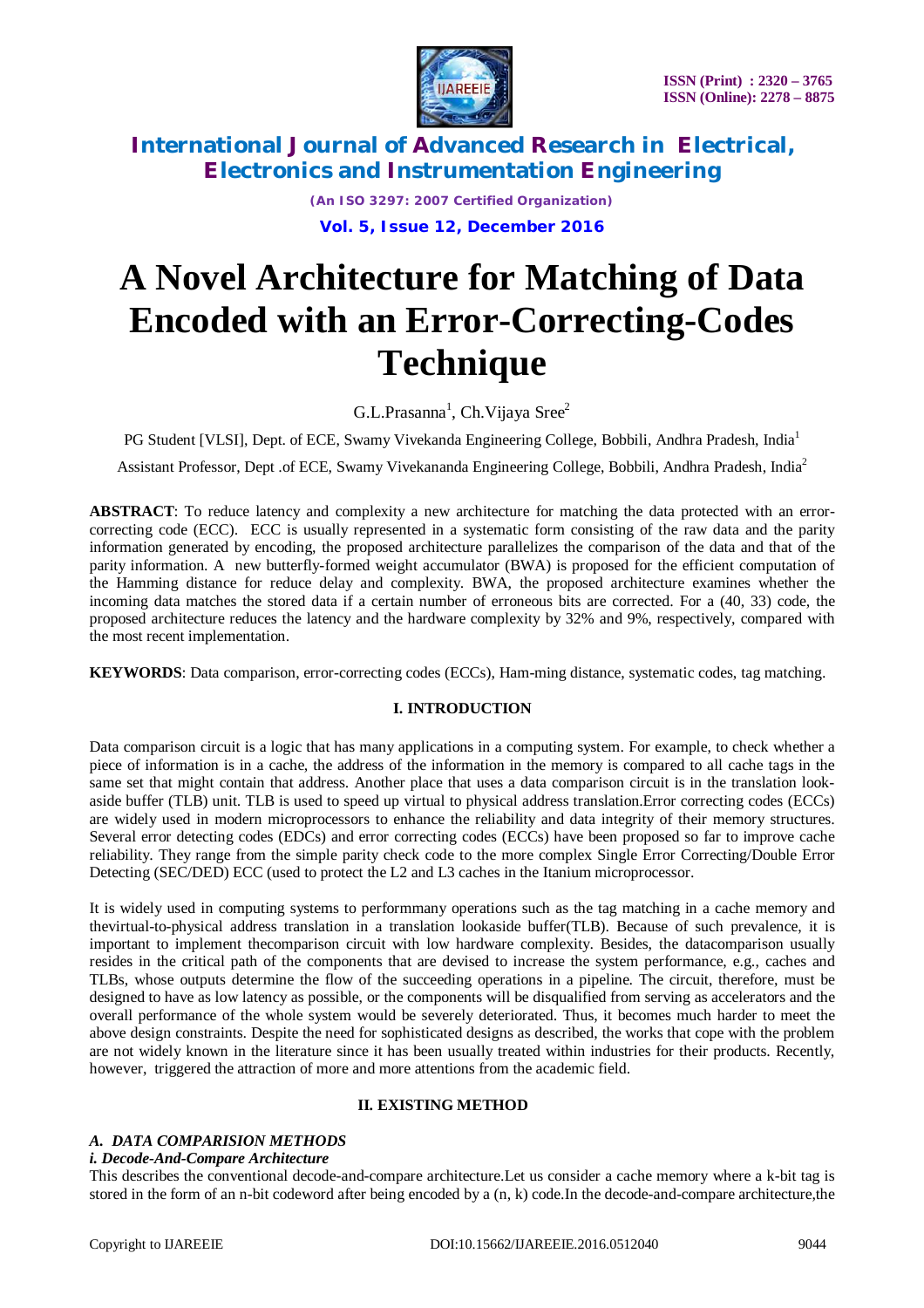

*(An ISO 3297: 2007 Certified Organization)*

### **Vol. 5, Issue 12, December 2016**

n-bit retrieved codeword should first be decoded to extract the original k-bit tag. The extracted k-bit tag is then compared with the k-bit tag field of an incoming address to determine whether the tags are matched or not. As the retrieved codeword should go through the decoder before being compared with the incoming tag, the critical path is too long to be employed in a practical cache system designed for high-speed access.

### *ii. Direct Compare Method*

Direct compare method is one of the most recent solutions for the matching problem. The direct compare method encodes the incoming data and then compares it with the retrieved data that has been encoded as well.Therefore, the method eliminates the complex decoding from the critical path.

### *iii. Sa-Based Approach*

SA-based approach is the one where a special counter is constructed with an additional` building block called saturating adder (SA).The SA-based direct compare architecture reduces the latency and hardware complexity by resolving the aforementioned drawbacks.

### *B. ADVANCED DATA COMPARISION METHODS*

### *a. DMC Encoding*

Because of high-speed caches and main memories, which are prone to soft errors, error correcting codes are used in the design and, more recently, in the design of onchip memories.For the encoding Decimal matrix code (DMC) is proposed to assure reliability in the presence of MCUs with reduced performance overheads, and a 4-bit word is encoded based on the proposed technique.

First, during the encoding process, information bits i are fed to the DMC encoder, and then the horizontal redundant bits H and vertical redundant bits V are obtained from the DMC encoder. When the encoding redundant bits V are obtained by xor operation among the bits per column.

It should be noted that both divide-symbol and arrange-matrix are implemented in logical instead of in physical. Therefore, the proposed DMC does not require changing the physical structure of the memory.

### *B. XOR BANK*

Xor bank represents the array of bit-wise comparators (exclusive OR gates). It performs XOR operations for every pair of bits in X and Y so as to generate a vector representing the bitwise difference of the two codewords. The output from the XOR bank is then fed into BWA consisting of half adders (HAs). The numbers of 1's are accumulated by passing the value through the BWA.



*FIGURE 1:* **XOR bank structure for (8,4) code**

### **III**. **PROPOSED ARCHITECTURE**

### *A. BUTTERFLY FORMED WEIGHT ACCUMULATOR*

The proposed architecture grounded on the data path design is given below. It contains multiple butterfly-formed weight accumulators (BWAs) proposed to improve the latency and complexity of the Hamming distance computation. The basic function of the BWA is to count the number of 1's among its input bits.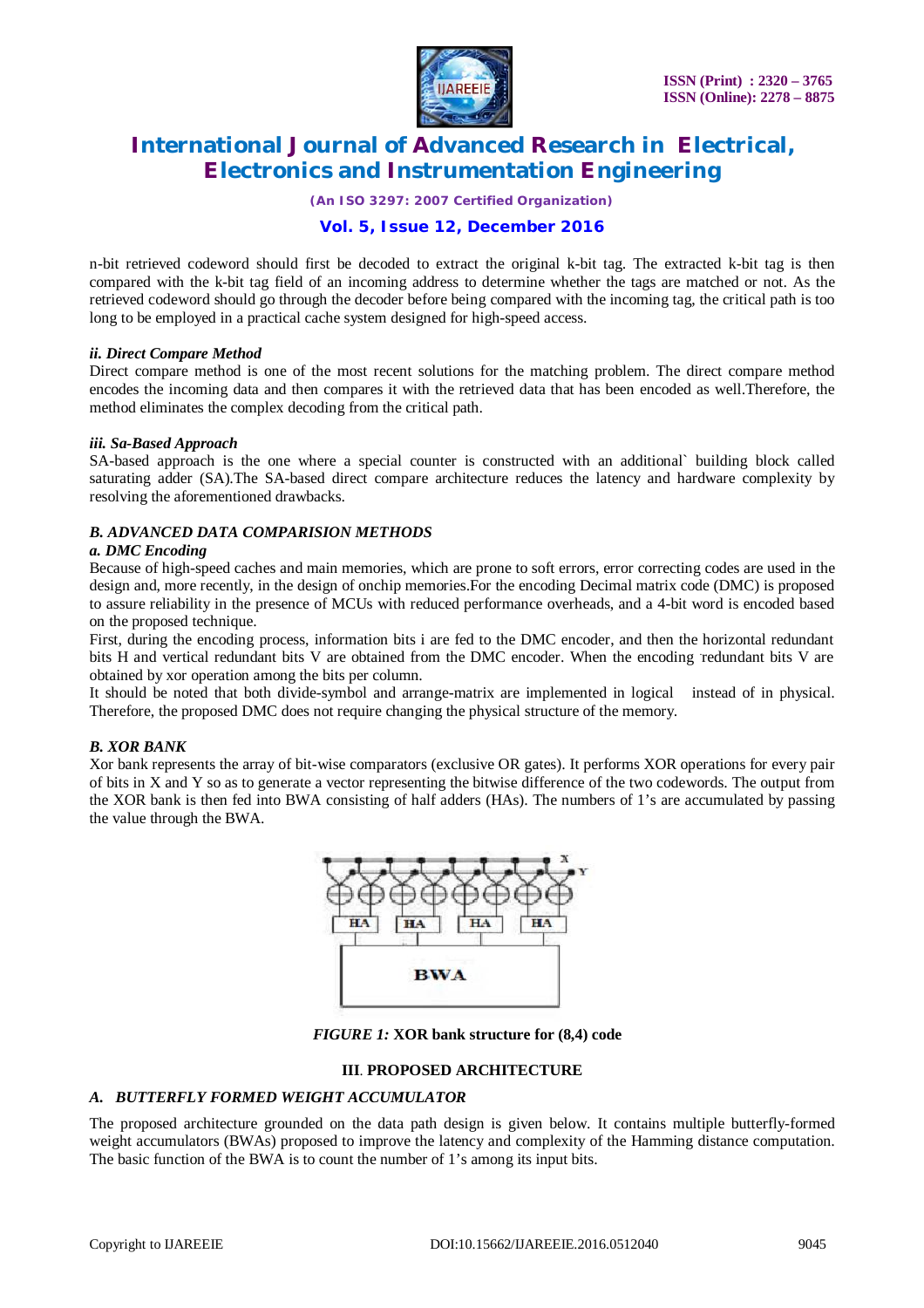

*(An ISO 3297: 2007 Certified Organization)*

### **Vol. 5, Issue 12, December 2016**

The proposed architecture consists of multiple stages of HAs as shown in figure where each output bit of a HA is associated with a weight. The HAs in a stage are connected in a butterfly form so as to accumulate the carry bits and the sum bits of the upper stage separately. In other words, both inputs of a HA in a stage, except the first stage, are either carry bits or sum bits computed in the upper stage. This connection method leads to a property that if an output bit of a HA is set, the number of 1's among the bits in the paths reaching the HA is equal to the weight of the output bit.

### *B. GENERAL STRUCTURE OF BWA*

In above figure 2 for example, if the carry bit of the gray-colored HA is set, the number of 1's among the associated input bits, i.e., A, B, C, and D, is 2. At the last stage of above figure the number of 1's among the input bits, d, can be calculated as  $d = 8I + 4(J + K + M) + 2(L + N + O) + P$ 



FIGURE 2 Proposed data path design

Since what we need is not the precise Hamming distance but the range it belongs to, it is possible to simplify the circuit. When rmax  $= 1$ , for example, two or more than two 1's among the input bits can be regarded as the same case that falls in the fourth range. In that case, we can replace several HAs with a simple OR-gate tree as shown below. This is an advantage over the SA that resorts to the compulsory saturation*.* Each XOR stage generates the bitwise difference vector for either data bits or parity bits, and the following processing elements count the number of 1's in the vector, i.e., the Hamming distance. Each BWA at the first level is in the revised form shown in figure above, and generates an output from the OR-gate tree and several weight bits from the HA trees. In the interconnection, such outputs are fed into their associated processing elements at the second level



FIGURE 3 Revised structure with OR-gate tree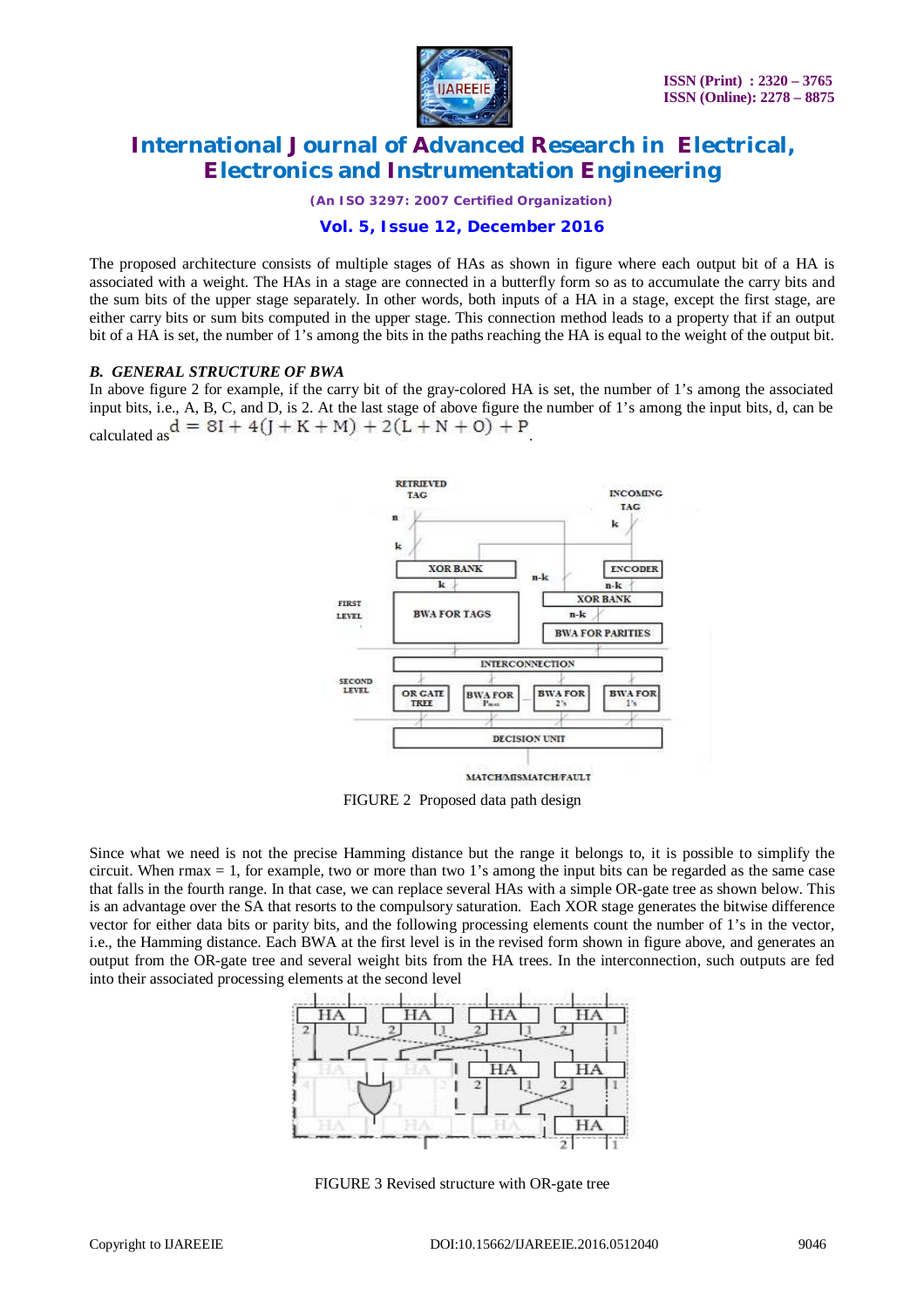

*(An ISO 3297: 2007 Certified Organization)*

### **Vol. 5, Issue 12, December 2016**

The output of the OR-gate tree is connected to the subsequent OR-gate tree at the second level, and the remaining weight bits are connected to the second level BWAs according to their weights.More precisely, the bits of weight w are connected to the BWA responsible for w-weight inputs. Each BWA at the second level is associated with a weight of a power of two that is less than or equal to Pmax, where Pmax is the largest power. As the weight bits associated with the fourth range are all ORed in the revised BWAs, there is no need to deal with the powers of two that are larger than Pmax.

### *C. GENERAL EXPRESSION FOR THE COMPLEXITY AND THE LATENCY*

The complexity as well as the latency of combinational circuits heavily depends on the algorithm employed. In addition, as the complexity and the latency are usually conflicting with each other, it is unfortunately hard to derive an analytical and fully deterministic equation that shows the relationship between the number of gates and the latency for the proposed architecture and also for the conventional SA-based architecture.

To circumvent the difficulty in analytical derivation, we present instead an expression that can be used to estimate the complexity and the latency by employing some variables for the nondeterministic parts. The complexity of the proposed architecture,C, can be expressed as

$$
C = CXOR + CENC + CBWA(k) + CBWA(n - k) + C2nd + CDU
$$
  

$$
\leq n + CENC + 2CBWA(n) + CDU
$$

where  $C_{XOR}$ ,  $C_{ENC}$ ,  $C_{2nd}$ ,  $C_{DU}$ , and  $C_{BWA}(n)$  are the complexities of XORbanks, an encoder, the second level circuits, the decision unit, and a BWA forninputs, respectively. Using the recurrence relation,

 $C_{BWA}(n)$  can be calculated as

$$
C_{BWA}(n) = C_{BWA}([n/2]) + C_{BWA}([n/2]) + 2[n/2]
$$

The latency of the proposed architecture,L, can be expressed as

$$
L \leq \max [L_{XOR} + L_{BWA}(k), L_{ENC} + L_{XOR} + L_{BWA}(n - k)]
$$
  
+
$$
L_{2nd} + L_{DU}
$$
  

$$
\leq \max (1 + \lceil \log_2 k \rceil, L_{ENC} + 1 + \lceil \log_2 (n - k) \rceil)
$$
  
+ 
$$
\lceil \log_2 n \rceil + L_{DU}
$$

where  $L_{XOR}$ ,  $L_{ENC}$ ,  $L_{2nd}$ ,  $L_{DU}$ , and  $L_{BWA}(n)$ are the latencies of an XORbank, an encoder, the second level circuits, the decision unit, and a BWA forninputs, respectively. Note that the latencies of the OR-gate tree and BWAs for  $x \le n$ inputs at the second level are all bounded by  $\lceil \log_2 n \rceil$ . As one of BWAs at the first level finishes earlier than the other, some components at the second level may start earlier. Similarly, some BWAs or theOR-gate tree at the second level may provide their output earlier to the decision unit so that the unit can begin its operation without waiting for all of its inputs. In such cases,  $L_{2nd}$  and  $L_{DU}$  can be partially hidden by the critical path of the preceding circuits, and becomes shorter than the given expression.

### *D. DECISION UNIT*

Taking the outputs of the preceding circuits (BWA), the decision unit finally determines the incoming tag matches the retrieved codeword by considering the four ranges of the Hamming distance.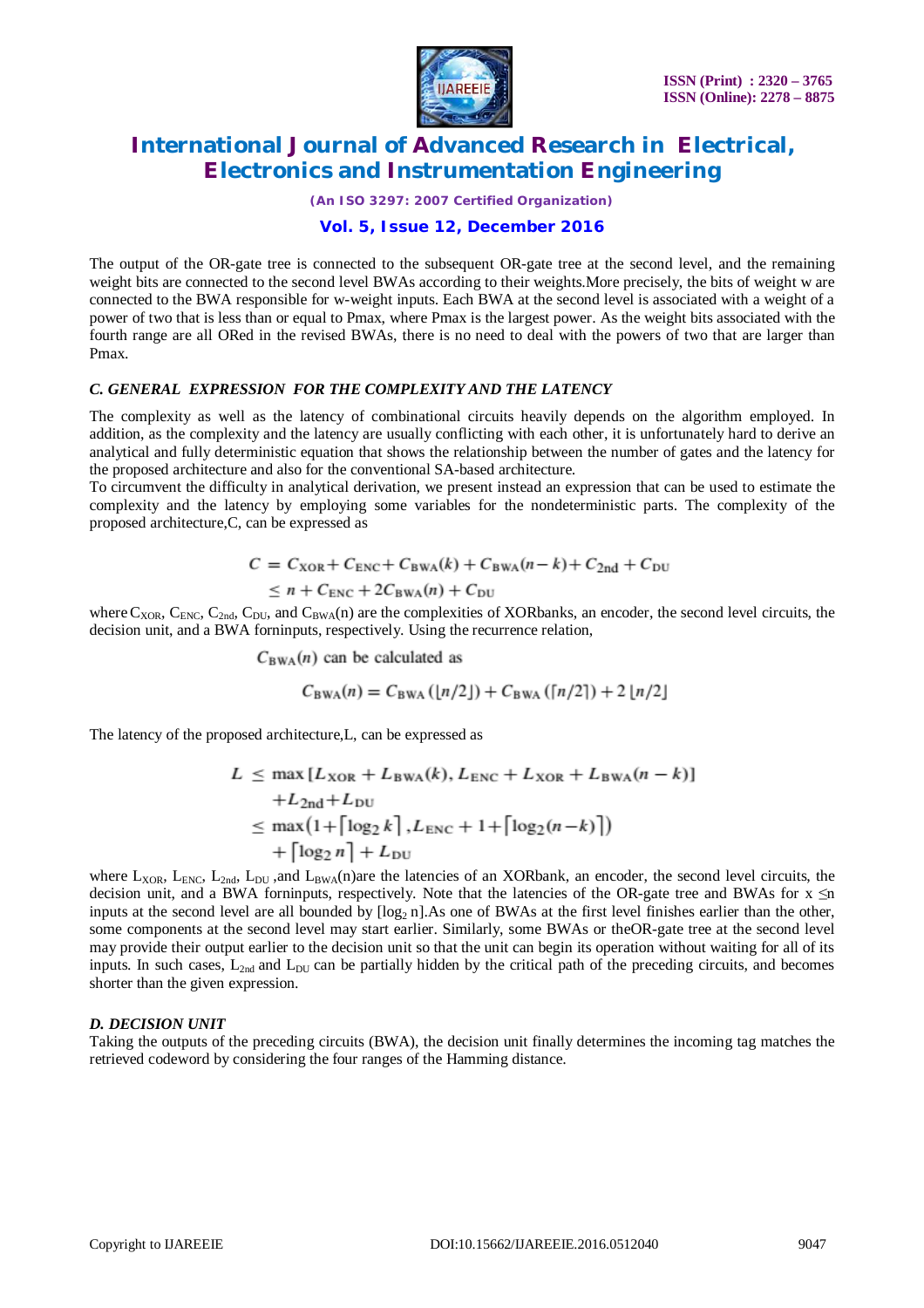

*(An ISO 3297: 2007 Certified Organization)*

### **Vol. 5, Issue 12, December 2016**

#### **TABLE I**

TRUTH TABLE OF THE DECISION UNIT FOR A (8, 4) CODE

| <b>OORRORS</b> |  | Decision |
|----------------|--|----------|
|                |  | Match    |
|                |  | Fault    |
|                |  | Faul     |
|                |  | Mismatch |
|                |  | Mismatch |
|                |  | Mismatch |

The decision unit is infact a combinational logic of which functionality is specified by a truth table that takes the outputs of the preceding circuits as inputs.For the (8, 4) code that the corresponding first and second level circuits are given above, the truth table for the decision unit is described in Table I. Since U and V cannot be set simultaneously.

|                                   |                 |                                    |       |                              | 7,498920 us |  |
|-----------------------------------|-----------------|------------------------------------|-------|------------------------------|-------------|--|
| Value<br><b>Name</b>              | 0 <sub>us</sub> | 2 us                               | 4 us  | 6 us                         |             |  |
| k[31:0]<br>H<br>00000000          | <b>ZZZZZZM</b>  | 111111100000000000000000000011111  |       | 0000000000000011111111111111 |             |  |
| ÷<br>n[4:0]<br>10101              | <b>ZZZZZ</b>    |                                    | 10101 |                              |             |  |
| Щ<br>clk<br>o                     |                 |                                    |       |                              |             |  |
| ц<br>rst<br>o                     |                 |                                    |       |                              |             |  |
| lka a<br>1                        |                 |                                    |       |                              |             |  |
| $\mathbb{I}_\mathbb{S}$<br>b<br>1 |                 |                                    |       |                              |             |  |
| 啺<br>o<br>ंट                      |                 |                                    |       |                              |             |  |
| p[31:0]<br>00000000               | XXXXXXX         | 1010100100000000000000000000011010 |       | 000000000000000101010101010  |             |  |
| ŕ.<br>q[7:0]<br>10010001          | XXXXXXXX        | 00100100                           |       | 10010001                     |             |  |
| r[11:0]<br>00101010<br>F.         | XXXXXXX         | 101010010000                       |       | 001010101010                 |             |  |
| s[2:0]<br>100                     | XXX             | 001                                |       | 100                          |             |  |
| t[3:0]<br>0101                    | <b>XXXX</b>     |                                    | 0101  |                              |             |  |
| x[1:0]<br>01                      | XX              |                                    | 01    |                              |             |  |
| 柀<br>1<br>Ľ.                      |                 |                                    |       |                              |             |  |
| <b>Listy</b><br>1                 |                 |                                    |       |                              |             |  |
| lk z<br>$\mathbf{1}$              |                 |                                    |       |                              |             |  |
| 16<br>Match<br>о                  |                 |                                    |       |                              |             |  |
|                                   |                 |                                    |       |                              |             |  |
|                                   | X1: 7.498920 us |                                    |       |                              |             |  |

### **IV. RESULTS**

**Figure 4** Simulation result of BWA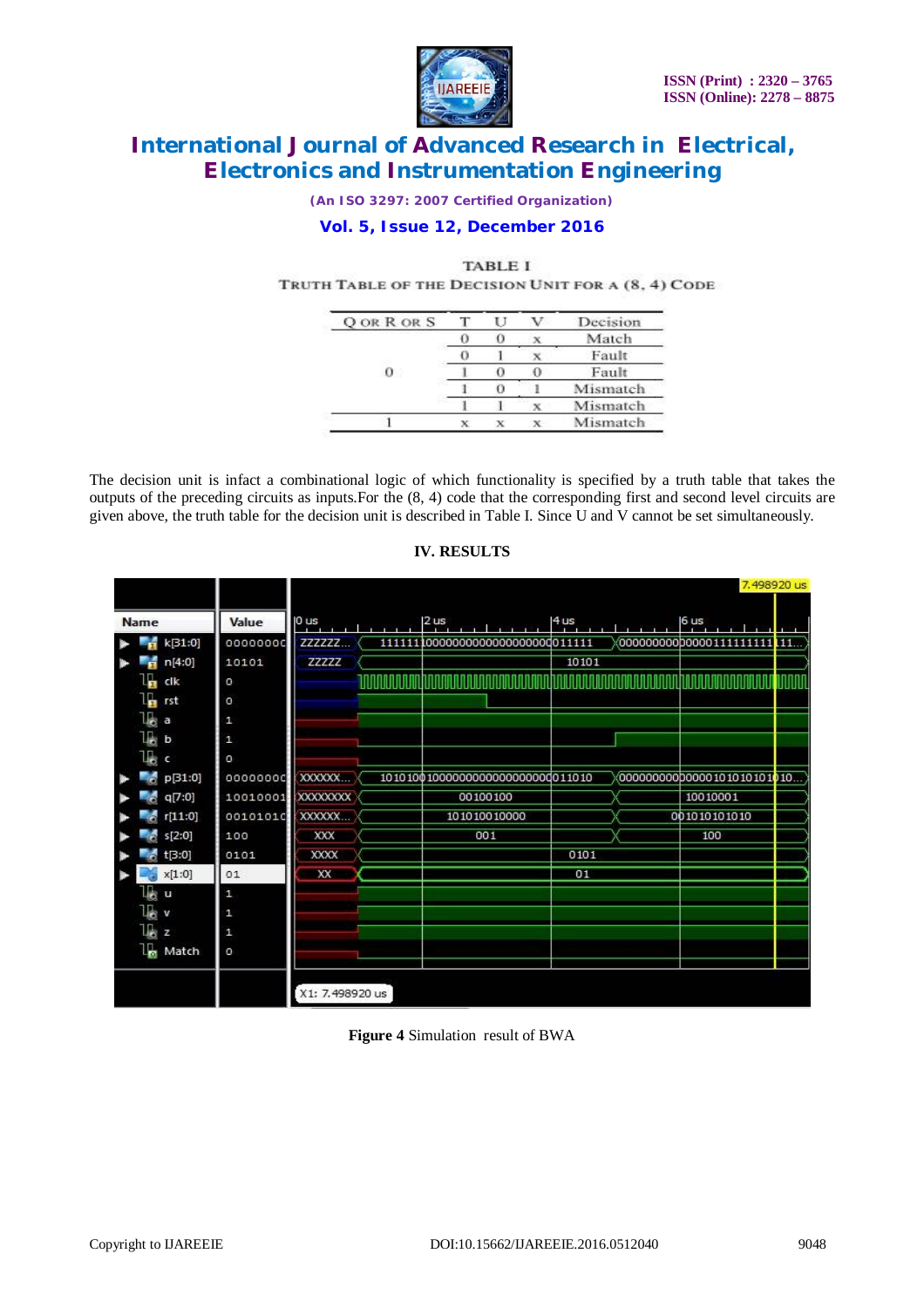

*(An ISO 3297: 2007 Certified Organization)*

### **Vol. 5, Issue 12, December 2016**

|                  |          | 3.000000 us                                                                                |  |  |  |  |  |
|------------------|----------|--------------------------------------------------------------------------------------------|--|--|--|--|--|
| Name             | Value    | 0 <sub>us</sub><br>2 us<br>1 <sub>us</sub><br>$\overline{1}$ $\overline{1}$ $\overline{1}$ |  |  |  |  |  |
| RT[31:0]         | 11111111 | 111111111111000000000000000000111                                                          |  |  |  |  |  |
| $\Pi[31:0]$      | 11111111 | 111111111111000000000000000000111                                                          |  |  |  |  |  |
| ь<br>clk         | 1        | <u> Islam da basan da basa</u><br><u> I I I I I I I I I I I I I I </u>                     |  |  |  |  |  |
| rst              | $\Omega$ |                                                                                            |  |  |  |  |  |
| out[31:0]        | 00010111 | 000101111111000000000000000000111<br>0000000XXXXXXXXXXXXXXXXXXX                            |  |  |  |  |  |
| Match            | $\circ$  |                                                                                            |  |  |  |  |  |
| k[31:0]          | 11111111 | 1111111111110000000000000000000111                                                         |  |  |  |  |  |
| K[31:0]          | 00000011 | 000000111111000000000000000000111                                                          |  |  |  |  |  |
| X[31:0]          | 11111100 | 11111100000000000000000000000000                                                           |  |  |  |  |  |
| Y[4:0]           | 11101    | 11101<br>11111                                                                             |  |  |  |  |  |
| parity[4:0 00010 |          | 00000<br>00010                                                                             |  |  |  |  |  |
| Parity[4:0]      | 11111    | 11111                                                                                      |  |  |  |  |  |
|                  |          |                                                                                            |  |  |  |  |  |
|                  |          |                                                                                            |  |  |  |  |  |
|                  |          |                                                                                            |  |  |  |  |  |
|                  |          |                                                                                            |  |  |  |  |  |
|                  |          |                                                                                            |  |  |  |  |  |
|                  |          |                                                                                            |  |  |  |  |  |
|                  |          | X1: 3.000000 us                                                                            |  |  |  |  |  |

### **Figure 5** Simulation result of Data match

|                  |          | 1.691145 us                                                                                                                |
|------------------|----------|----------------------------------------------------------------------------------------------------------------------------|
| Name             | Value    | 0 us<br>1 <sub>us</sub><br>2 us<br>$\mathbf{1}^{\prime}$ $\mathbf{1}^{\prime}$ $\mathbf{1}^{\prime}$ $\mathbf{1}^{\prime}$ |
| RT[31:0]         | 10010101 | 100 1010 1010 1011 1111 1111 1111 1111 111                                                                                 |
| $\Pi[31:0]$      | 00000000 | 00000000000111111111111111000000000                                                                                        |
| clk              | $\circ$  |                                                                                                                            |
| rst              | $\circ$  |                                                                                                                            |
| out[31:0]        | 00101100 | 000000XXXXXXXXXXXXXXXXXXXXX<br>0010 10000001 11111111111100000000                                                          |
| Match            | $\circ$  |                                                                                                                            |
| k[31:0]          | 00000000 | 000000000001111111111111100000000                                                                                          |
| K[31:0]          | 00000001 |                                                                                                                            |
| X[31:0]          | 00000001 | 000000010100100000000000011111111                                                                                          |
| Y[4:0]           | 10111    | 10010<br>10111                                                                                                             |
| parity[4:C 00101 |          | 00000<br>00101                                                                                                             |
| Parity[4:0]      | 10010    | 10010                                                                                                                      |
|                  |          |                                                                                                                            |
|                  |          |                                                                                                                            |
|                  |          |                                                                                                                            |
|                  |          |                                                                                                                            |
|                  |          |                                                                                                                            |
|                  |          |                                                                                                                            |
|                  |          |                                                                                                                            |
|                  |          | X1: 1.691145 us                                                                                                            |

**Figure6** Simulation result of Data mismatch